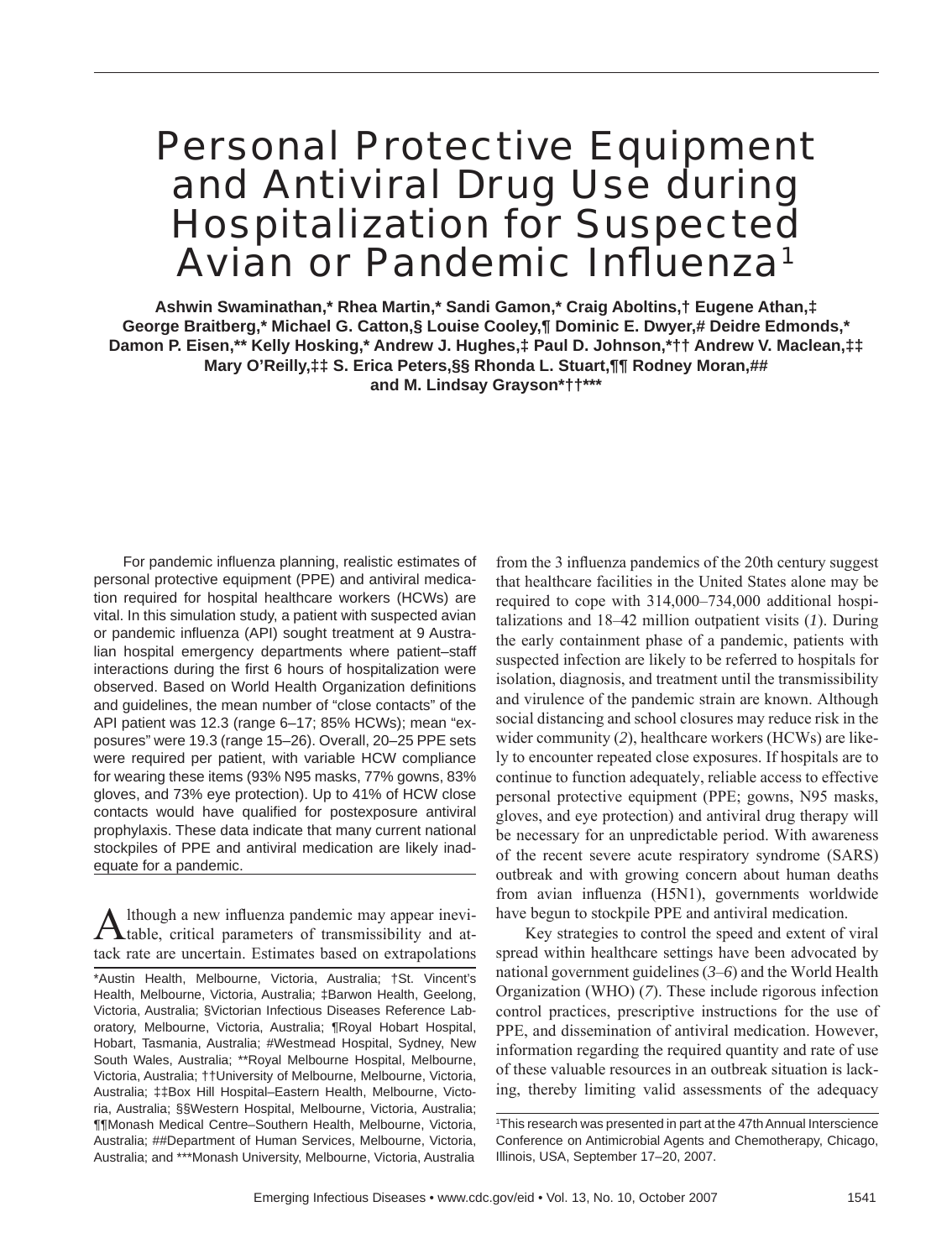## RESEARCH

of current stockpiles. This study aimed to estimate the resource needs that a hospital might face in the first few hours of management of a single patient who sought treatment with possible avian or pandemic influenza (API) or similar highly virulent respiratory infection.

# **Methods**

In a prospective, multicenter, simulation exercise, we assessed the initial 6 hours of management of a patient (actor) who appeared for treatment at a hospital emergency department with a history consistent with API. Tertiary-level university teaching hospitals across eastern Australia were invited to participate. The inclusion criteria were willingness to join the simulation and possession of a formal local infection control protocol for the management of API that followed Australian (*3*) or WHO guidelines (*7*). The study was approved as a quality assurance project by the ethics committee at each participating site.

## **Conduction of Simulation**

For each of the participating hospitals, the 6-hour simulation was conducted midweek, beginning between 8:30 and 9:30 AM, to avoid the busiest emergency department periods and to minimize the possibility that the care of actual patients might be compromised. The simulated patient was an actor unknown to the hospital staff, who appeared at the triage area of the emergency department and followed a prerehearsed script designed to trigger the hospital protocol for API. The standardized history included a 72-hour period of high fever, cough, shortness of breath, and severe malaise after a recent return from a Southeast Asian country. The patient reported handling unwell live poultry in a rural setting where human cases of avian influenza were known to have occurred. This standarized clinical scenario was chosen because guidelines for managing human cases of avian influenza (H5N1) form the current template for pandemic influenza case management (4,5,7). To heighten staff awareness of the appropriate management of an API case, each hospital organized education sessions on PPE use, infection control practices, and protocol familiarization in the 1–2 weeks before the simulation. Staff members were informed that the simulation would occur at some time during the allocated week (but not the exact day) and were instructed that hospital protocol should be followed as if it were an actual API case.

Each site had at least 3 trained infection control observers available who were familiar with using a modified version of a validated hand hygiene assessment data input tool (*8*) to accurately record potential API exposures in a standard manner. The observers were provided by the coordinating center or by the participating hospital. A principal investigator (A.S.) was present at each simulation to ensure standardization. The following 3 procedures were observed



Figure. Study algorithm. Observer 1 follows the patient through all clinical areas, including transit between areas. Observer 2 monitors cleaning of clinical areas after use. Observer 3 monitors transport of clinical specimen to the pathology department and subsequent specimen processing.

and assessed (Figure): 1) patient management through triage, emergency, radiology, and inpatient ward (including transfer between areas); 2) respiratory specimen collection, transport, and processing; and 3) cleaning of clinical areas after the suspected API patient had left the area or the simulation had been completed.

Detailed observations were collated on infection control practice, clinical resources used, sequence of donning and removing PPE, time spent by the patient in each clinical area, and close contacts and exposures generated. The observation period could be stopped at any time if an actual patient's care was judged to be compromised by continuation of the simulation.

At the time of collecting blood, respiratory specimens, or chest radiographs, surrogate specimens (venipuncture tube containing water, water-moistened swabs, and archival chest x-ray, respectively) were substituted by the accompanying study observer. Surrogate blood and respiratory specimens were followed to the laboratory, where infection control practices were observed until specimens were sent to the reference laboratory for molecular testing.

#### **Study Definitions**

A HCW was defined as any person working within the healthcare facility. We used the WHO definition of a "close contact" as any person (including non-HCWs) coming within 1 m of an API patient within or outside of an isolation room or area (*7*). Close contacts were counted only once. An "exposure" was counted each time a close contact came within 1 m of the API patient. A "PPE item" included a disposable gown, pair of gloves, pair of protective eyewear, or N95 mask (or equivalent particulate respirator). A "PPE set" was defined as the appropriate combination of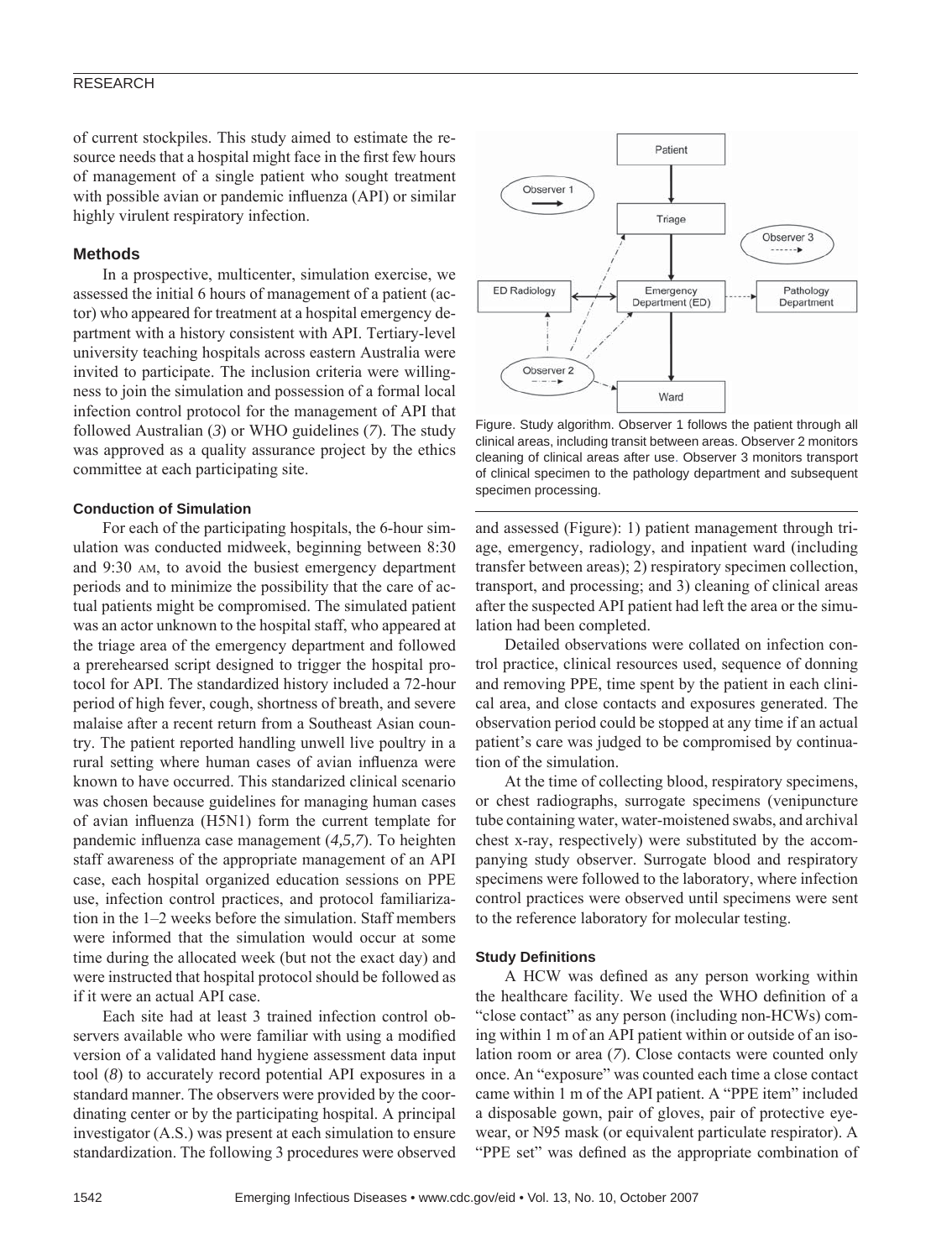| Table 1. YVITO INCOMMINIBURGEOID TOTTIOYY DAMICI PROGRESSING, GOPONGOIR ON RYPO OF CAPOGUIO                                                          |                                                                                                                                  |  |  |  |  |  |  |
|------------------------------------------------------------------------------------------------------------------------------------------------------|----------------------------------------------------------------------------------------------------------------------------------|--|--|--|--|--|--|
| <b>HCW</b> activity                                                                                                                                  | Recommended PPE set                                                                                                              |  |  |  |  |  |  |
| Close contact $(<1$ m) with potential API-infected patient<br>within or outside of the isolation room or area                                        | Gloves, gown, N95 mask (or equivalent particulate respirator), eye<br>protection                                                 |  |  |  |  |  |  |
| Cleaning                                                                                                                                             | Gloves, either gown or apron                                                                                                     |  |  |  |  |  |  |
| Patient transport within healthcare facilities                                                                                                       | Gown, gloves                                                                                                                     |  |  |  |  |  |  |
| Specimen transport and processing                                                                                                                    | Not defined except to use "safe handling practices"; interpreted as use of<br>gloves (minimum) and gown if opening specimen bag. |  |  |  |  |  |  |
| *WHO, World Health Organization; HCW, healthcare worker; PPE, personal protective equipment; API, avian or pandemic influenza.<br>+Derived from (7). |                                                                                                                                  |  |  |  |  |  |  |
|                                                                                                                                                      |                                                                                                                                  |  |  |  |  |  |  |

Table 1. WHO Recommendations for HCW barrier precautions, dependent on type of exposure\*†

PPE items recommended for HCW use in a particular clinical setting (*7*) (Table 1). "Opportunity for PPE item use" was defined as any instance of actual use of a PPE item during the study as well as any instance where the wearing of a PPE item was recommended by WHO guidelines (*7*), as objectively noted by accompanying study observers (Table 1). These items included PPE worn by HCWs involved in direct patient care (HCW close contacts) and ancillary HCWs who performed indirect clinical tasks associated with the API case-patient such as cleaning, ward support, and specimen transportation and processing. Environmental decontamination of clinical areas after use was considered adequate if cleaning and disinfection procedures were undertaken in a manner consistent with WHO recommendations (*7*). The time spent in each clinical area was recorded from when the API patient first entered an area to the time when the patient entered the next area.

For the purpose of identifying HCW close contacts who would be offered postexposure antiviral prophylaxis, HCW close contacts were stratified into either moderate- or lowrisk groups derived from WHO criteria (*9*). High-risk close contacts, defined as "household or close family contacts of a strongly suspected or confirmed avian influenza (H5N1) patient" were not relevant to our study. The moderate-risk group included HCW close contacts wearing an insufficient or inappropriate PPE set during any of their exposures. The low-risk group included HCW close contacts wearing an appropriate PPE set for all exposures (*9*).

## **Outcome Measures**

The study outcome measures were the following: 1) number of close contacts associated with the API patient Table 2. Participating institutions and time patient spent in each area\*

during the initial 6 hours of patient management, including how many of these were HCW close contacts; 2) the total number of exposures experienced by close contacts; 3) overall quantity and type of PPE items (gowns, gloves, N95 masks, eyewear) actually used during the simulation by HCW close contacts and ancillary HCWs; 4) overall "opportunities for PPE item use" for HCW close contacts and ancillary HCWs (i.e., actual use plus missed opportunities for appropriate PPE use); and 5) stratification of HCW close contacts into medium- or low-risk groups for the purpose of recommending antiviral postexposure prophylaxis.

#### **Results**

Nine tertiary-level university teaching hospitals in 3 states of eastern Australia participated in the study (Table 2). The simulations occurred in the winter season, from May through August 2006. All sites conducted targeted staff education sessions 1–2 weeks before their exercise. Seven of the 9 simulations proceeded for the planned 6 hours of observation, and 2 were curtailed because of a critical need for the emergency department bed. Had these latter 2 sites continued, the patient would almost certainly have spent the entire study period isolated in the emergency department, as suitable ward beds were not available. The time spent in each clinical area for each site is summarized in Table 2. All sites performed radiography within the emergency department.

The number of close contacts and total exposures to the potential API patient are summarized in Table 3. The highest number occurred in the first hour of hospital care (triage and emergency department), which correlated with the initial intensive clinical and radiologic assessment and

| rable 2. Famolpating motitutions and time patient spent in each area |          |        |        |        |          |        |        |        |            |  |
|----------------------------------------------------------------------|----------|--------|--------|--------|----------|--------|--------|--------|------------|--|
|                                                                      | Hospital |        |        |        |          |        |        |        |            |  |
| Characteristic                                                       | Α        | B      | С      | D      | Е        | F      | G      | н      |            |  |
| State                                                                | VIC      | VIC    | VIC    | VIC    | VIC      | TAS    | VIC    | VIC    | <b>NSW</b> |  |
| Urban/regional                                                       | Urban    | Urban  | Urban  | Urban  | Regional | Urban  | Urban  | Urban  | Urban      |  |
| Inpatient beds, no.                                                  | 840      | 320    | 750    | 450    | 400      | 490    | 400    | 400    | 880        |  |
| Annual admissions                                                    | 67,700   | 40,000 | 79.500 | 47.200 | 61,200   | 52,300 | 45,300 | 93,100 | 71,600     |  |
| Total simulation time, h                                             | 6        | 6      | 6      | 6      | 6        | 6      | 6      | 2.5    | 2.5        |  |
| Triage time, h                                                       | 0.3      | 0.3    | 0.1    | 0.1    | 0.1      | 0.1    | 0.1    | 0.2    | 0.1        |  |
| ED time, ht                                                          | 2        | 2.9    | 3      | 1.9    | 2.2      | 1.5    | 2.4    | $2.3+$ | $2.4+$     |  |
| Ward time, h                                                         | 3.7      | 2.8    | 3      | 3.9    | 3.7      | 4.4    | 3.5    |        |            |  |

\*VIC, Victoria; TAS, Tasmania; NSW, New South Wales; ED, emergency department.

†Includes time spent in ED radiology unit.

‡Simulation of avian or pandemic influenza ended prematurely because beds were needed.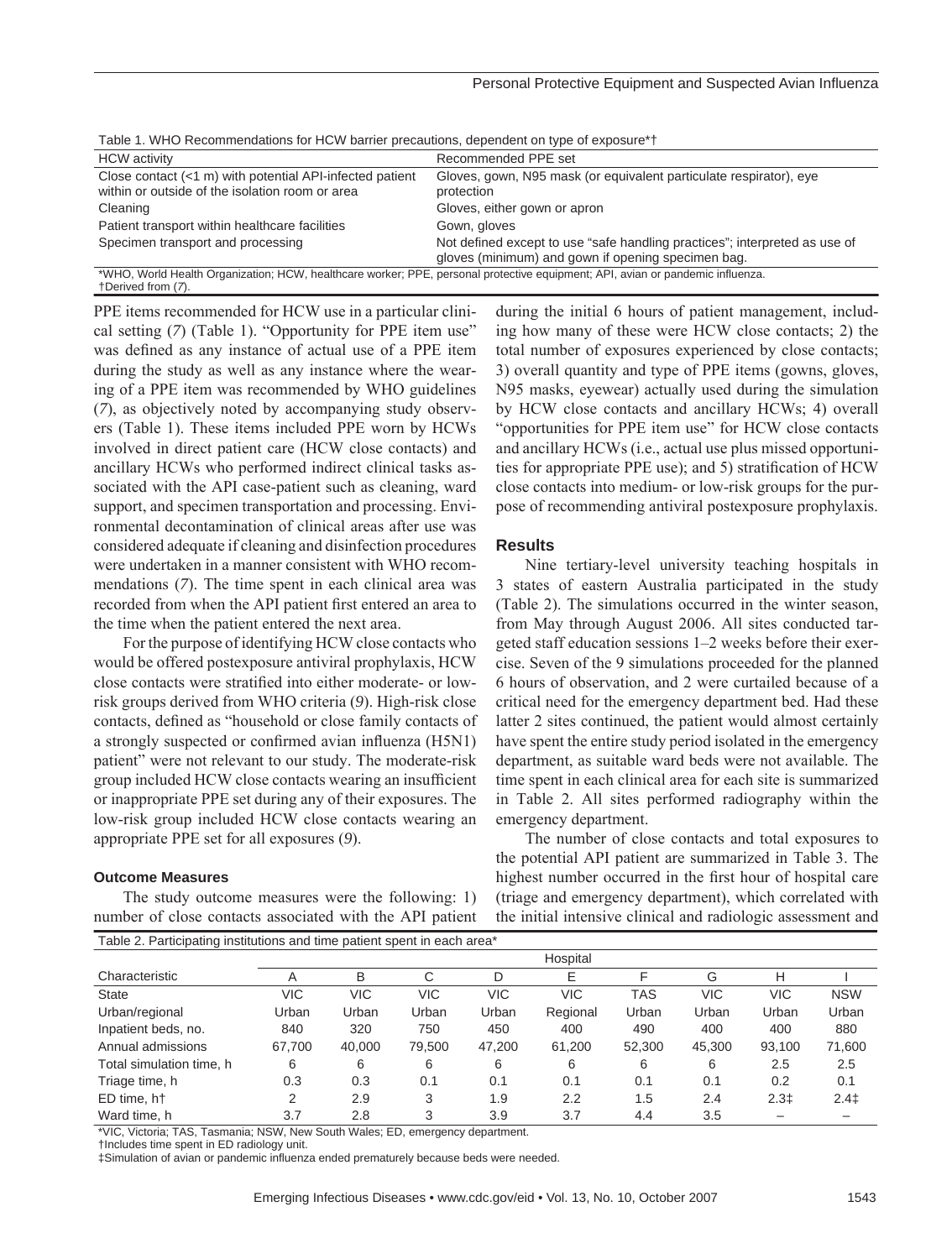# RESEARCH

|                                      | rapid 0. Hambur or 01000 00ma010 (000) and 0xpobarco to his ripationt<br>No. CCs (no. exposures) per hospital |                |       |        |        |         |        |                       |                          |                        |
|--------------------------------------|---------------------------------------------------------------------------------------------------------------|----------------|-------|--------|--------|---------|--------|-----------------------|--------------------------|------------------------|
| Characteristic                       | A                                                                                                             | B              | C     | D      | E      | F       | G      | H                     |                          | Mean                   |
| Total                                | 17 (26)                                                                                                       | 15(20)         | 6(15) | 11(20) | 14(17) | 12 (20) | 11(17) | $10(11)$ <sup>+</sup> | $6(8)$ †                 | 12.3 (19.3)‡           |
| By clinical area                     |                                                                                                               |                |       |        |        |         |        |                       |                          |                        |
| Triage                               | 8(8)                                                                                                          | 4(4)           | 1(1)  | 2(2)   | 5(5)   | 1(1)    | 3(3)   | 7(7)                  | 3(3)                     | 3.8(3.8)               |
| <b>ED</b>                            | 5(11)                                                                                                         | 7(11)          | 3(9)  | 7(10)  | 6(9)   | 7(10)   | 6(9)   | $3(4)$ <sup>+</sup>   | $3(5)$ <sup>+</sup>      | 5.9(9.9)               |
| Ward                                 | 4(7)                                                                                                          | 4(5)           | 2(5)  | 2(8)   | 3(3)   | 4(9)    | 2(5)   |                       |                          | 3.0(6.0)               |
| By study period, h                   |                                                                                                               |                |       |        |        |         |        |                       |                          |                        |
| $0 - 1$                              | 10(12)                                                                                                        | 8(8)           | 3(4)  | 6(8)   | 7(7)   | 8(8)    | 5(5)   | 9(10)                 | 5(6)                     | 6.8(7.6)               |
| $1 - 2$                              | 2(3)                                                                                                          | 0(1)           | 1(2)  | 2(2)   | 3(5)   | 2(6)    | 3(3)   | 0(0)                  | 1(2)                     | 1.6(2.7)               |
| $2 - 3$                              | 2(4)                                                                                                          | 0(2)           | 0(4)  | 3(5)   | 2(3)   | 1(3)    | 0(2)   | 1(1)                  | $0(0)$ 0                 | $1.1(3.3)$ ‡           |
| $3 - 4$                              | 3(5)                                                                                                          | 5(6)           | 2(3)  | 0(2)   | 0(0)   | 1(1)    | 2(3)   |                       |                          | 1.9(2.9)               |
| $4 - 5$                              | 0(1)                                                                                                          | 2(2)           | 0(1)  | 0(1)   | 1(1)   | 0(2)    | 1(2)   |                       | $\overline{\phantom{0}}$ | 0.6(1.4)               |
| $5 - 6$                              | 0(0)                                                                                                          | 0(1)           | 0(1)  | 0(2)   | 1(1)   | 0(0)    | 0(2)   |                       | -                        | 0.1(1.0)               |
| By HCW status                        |                                                                                                               |                |       |        |        |         |        |                       |                          |                        |
| Non-HCW                              | 3(3)                                                                                                          | 5(5)           | 0(0)  | 0(0)   | 3(3)   | 0(0)    | 2(2)   | $4(4)$ <sup>+</sup>   | $0(0)$ 0                 | $1.9(1.9)$ ‡           |
| <b>HCW</b>                           | 14 (23)                                                                                                       | 10(15)         | 6(15) | 11(20) | 11(14) | 12(20)  | 9(15)  | 6(7)                  | $6(8)$ †                 | 10.4(17.4)             |
| No. HCW CCs (%)<br>who wore complete | 2                                                                                                             | 3              | 5     | 9      | 8      | 8       | 8      | 2 <sub>1</sub>        | 3 <sub>1</sub>           | $6.1(59)$ ‡            |
| PPE set during each                  |                                                                                                               |                |       |        |        |         |        |                       |                          |                        |
| exposure§                            |                                                                                                               |                |       |        |        |         |        |                       |                          |                        |
| No. HCW CCs (%)                      | 12                                                                                                            | $\overline{7}$ | 6     | 10     | 11     | 12      | 9      | $5+$                  | 3 <sub>1</sub>           | $9.6(92)$ <sup>±</sup> |
| who wore N95 masks                   |                                                                                                               |                |       |        |        |         |        |                       |                          |                        |
| during each                          |                                                                                                               |                |       |        |        |         |        |                       |                          |                        |
| exposure§                            |                                                                                                               |                |       |        |        |         |        |                       |                          |                        |

|  | Table 3. Number of close contacts (CCs) and exposures to API patient* |
|--|-----------------------------------------------------------------------|
|--|-----------------------------------------------------------------------|

\*API, avian (H5N1) or pandemic influenza; ED, emergency department; HCW, healthcare worker; PPE, personal protective equipment.

†Incomplete data as simulation terminated after 2.5 h.

‡Excludes data from sites H and I. §World Health Organization recommendations (Table 1).

specimen collection. Patient transfer between areas was an-

other peak time for exposures. The average number of close contacts for each API patient during the study period was 12.3 (median 11, range 6–17), with 19.3 exposures (median 20, range 15–26). HCW close contacts constituted 85% of all close contacts; the remainder were patients or visitors who were generally exposed in the triage area.

All 9 sites processed the respiratory specimen, with an average of 2.9 HCWs (median 3, range 2–6) handling or transporting the specimen, predominantly in the pathology department. Two sites used a vacuum transport system to deliver specimens from the emergency department to the laboratory, contrary to WHO recommendations (*7*).

Environmental decontamination of clinical areas after departure of the suspected API patient was performed haphazardly at all sites. The triage area was appropriately cleaned in none of the 9 sites, whereas the emergency department and ward areas at sites that completed the full simulation were cleaned appropriately in 6 of 7, and 4 of 7 instances, respectively; 1–2 cleaners were required per clinical area to appropriately perform this task.

Large quantities of N95 masks, disposable gowns, gloves, and eye protection were used and indicated during the study period (Table 4). Adherence to appropriate use by HCWs (HCW close contacts and ancillary HCWs) was variable and depended on the particular PPE item, clinical area, and participating institution. Appropriate use of N95

masks by HCWs occurred in 93% of exposures (actual use/ total opportunities for PPE use, 18/19.4), although the corresponding figures for disposable gowns, gloves, and eye protection were lower (77%, 83%, and 73%, respectively).

HCW close contacts were stratified into either moderate- or low-risk groups, depending on whether an appropriate PPE set was worn during every exposure. The proportions of HCW close contacts who appropriately wore a PPE set, rather than an N95 mask alone, for every exposure were 59% and 92%, respectively. Thus, depending on how rigorously WHO antiviral medication guidelines (*9*) were followed, from 8% to 41% of all HCW close contacts would be classified as having experienced a medium-risk exposure and therefore would potentially require postexposure antiviral prophylaxis. This amounts to an average of 0.8 to 4.3 courses of antiviral medication per suspected API patient during the initial 6 hours of management.

# **Discussion**

To our knowledge, this is the first multicenter study to estimate the quantity of PPE and antiviral therapy that may be required to manage patients with suspected API admitted to hospitals. During the initial 6 hours of hospital assessment, the number of close contacts of a single suspected API patient was high (mean 12.3), with a mean number of exposures of 19.3. Not surprisingly, most (85%) close contacts were HCWs, and PPE use was at its most intense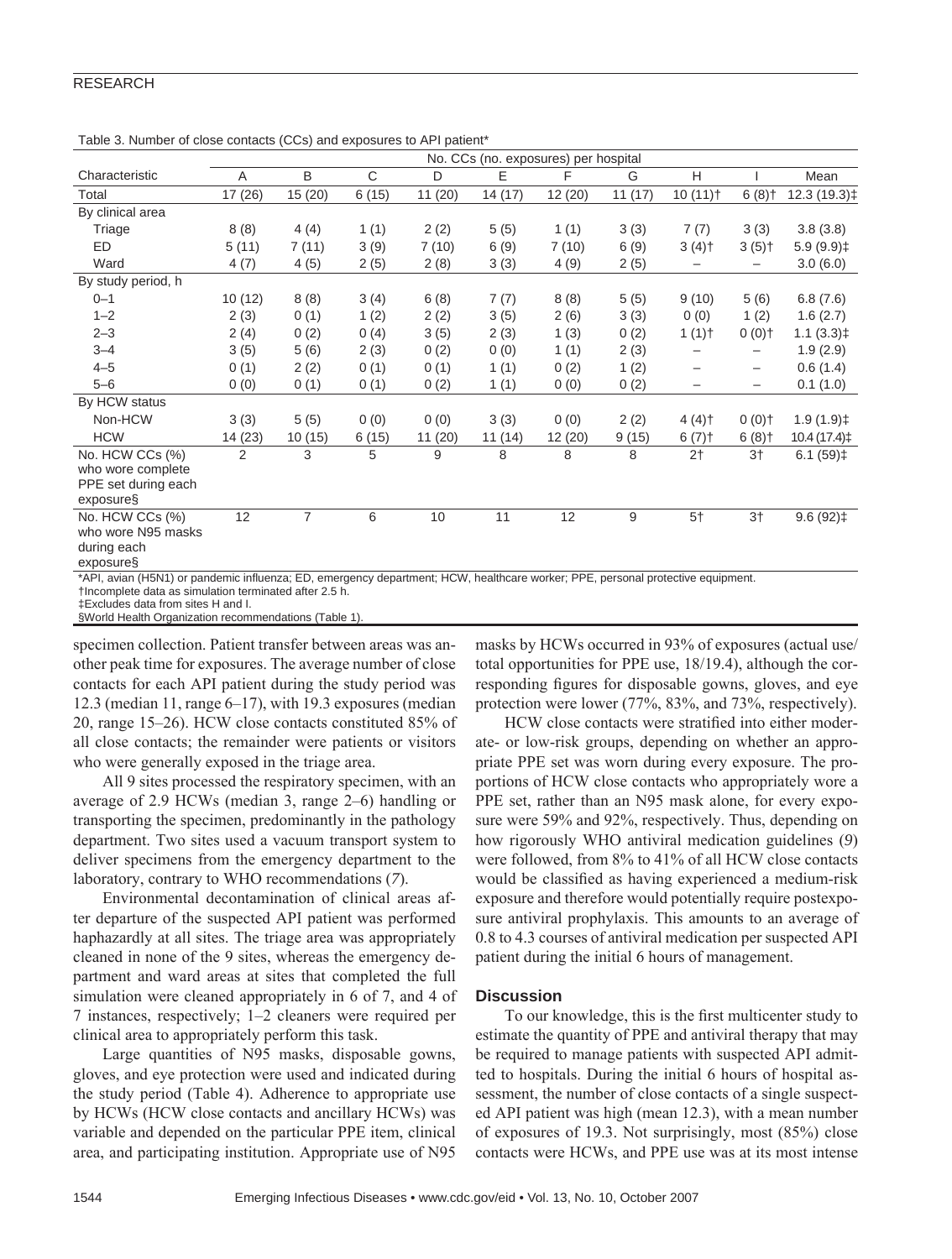Personal Protective Equipment and Suspected Avian Influenza

|                     | .<br>Actual PPE use (total opportunities for PPE item use) by hospital† |            |               |            |            |            |            |           |            | Compliance,    |      |
|---------------------|-------------------------------------------------------------------------|------------|---------------|------------|------------|------------|------------|-----------|------------|----------------|------|
| PPE item type       | Α                                                                       | B          | С             | D          | Ε          | F          | G          | H‡        | l‡         | Mean§          | $\%$ |
| N95 masks           | 20<br>(22)                                                              | 11<br>(16) | 18<br>(18)    | 20<br>(22) | 16<br>(17) | 23<br>(23) | 18<br>(18) | 6<br>(8)  | 8<br>(11)  | 18<br>(19.4)   | 93   |
| Gowns               | 18<br>(29)                                                              | 11<br>(18) | 17<br>(21)    | 19<br>(24) | 15<br>(17) | 20<br>(25) | 20<br>(21) | 6<br>(11) | 9<br>(12)  | 17.1<br>(22.1) | 77   |
| Gloves              | 27<br>(35)                                                              | 12<br>(20) | 18<br>(21)    | 21<br>(27) | 19<br>(21) | 23<br>(25) | 26<br>(27) | 8<br>(11) | 10<br>(13) | 20.9<br>(25.1) | 83   |
| Eye protection      | 4<br>(20)                                                               | 4<br>(13)  | 14<br>(16)    | 18<br>(21) | 14<br>(16) | 21<br>(22) | 17<br>(17) | 3<br>(7)  | 4<br>(7)   | 13.1<br>(17.9) | 73   |
| Shoe<br>protection# |                                                                         | 4          | $\mathcal{P}$ |            | 9          |            |            |           |            | 2.1            |      |
| Hats#               |                                                                         |            | 13            |            | 14         |            |            |           | 5          | 4              |      |

Table 4. Actual and total opportunities for PPE item use by HCWs during the study period\*

\*PPE, personal protective equipment; HCWs, healthcare workers

†See Table 1 for definitions.

‡Incomplete data as hospitals H and I terminated simulation after 2.5 h.

§Excludes data from hospitals H and I.

¶Actual/total opportunities for PPE item use. #Use of shoe protection and hats not proscribed by the World Health Organization for routine use; data recorded only if these items were used.

in the first hour of emergency department assessment. Our data suggest that in the initial 6 hours alone, HCWs managing suspected API case-patients would require ≈20–25 PPE sets (mean quantities: 19.4 N95 masks, 22.1 gowns, and 25.1 pairs of gloves). Although a high proportion of HCW close contacts (mean 92%) wore an N95 mask appropriately for all exposures, appropriate concomitant use of other PPE items was less (mean 59% of exposures). Even with the widespread availability of PPE, this observed inadequate utilization rate meant that from 8% to 41% of HCW close contacts were likely to require postexposure antiviral prophylaxis if current WHO recommendations were followed (*9*). If appropriate PPE, especially N95 masks, were not available, the number of HCWs who would experience moderate-risk API exposure requiring postexposure antiviral prophylaxis would increase substantially.

Notably, a substantial minority of close contacts (15%; ≈2 per API patient) were non-HCWs (e.g., hospital patients or visitors), generated primarily in the triage area. Although the duration of unprotected exposure was often short  $\leq 5$ minutes) for these persons, they represent a potential risk for subsequent community and hospital spread of API. This highlights the importance, in triage and reception areas particularly, of using appropriate infection control measures and signage to assist in cohorting of potential API patients and minimizing exposure of unprotected bystanders.

The critical importance of effective PPE in hospital infection control was demonstrated during the outbreak of SARS in 2003 (*10*–*14*). Nosocomial transmission of SARS was a prominent feature of the epidemic (*15*) and played a large role in the initiation and maintenance of outbreaks. As reported in a case-control study by Seto et al. (*13*), staff who used masks (in particular), gowns, and performed hand hygiene were less likely to become SARS infected than those who did not. Similarly, Lau et al. (*14*) noted that inconsistent use of PPE by HCWs working on wards with

SARS patients in Hong Kong was associated with a significantly higher risk for nosocomial disease transmission. Provision of adequate PPE stock is therefore likely to be important in controlling the spread of API.

Many countries are compiling extensive stockpiles of PPE and antiviral medications for use if a new pandemic occurs. Planning for sufficient numbers of resource items is complex and dependent on estimations of pandemicrelated additional emergency presentations, hospitalizations, general practice, and outpatient visits. In Australia, official estimates of additional hospitalizations range from 57,900 to 148,000 (*4*). Our data suggest that management of this number of hospitalizations without regard for suspected influenza patients who are assessed but who are not sufficiently ill to require admission, would require from 1,123,260 to 3,714,800 PPE sets (depending on whether they were N95 masks, gowns, or gloves, or all 3 items). Although ascertaining (from these data) the number of courses of postexposure antiviral prophylaxis required is difficult, if stocks of readily available PPE were inadequate, the number of courses of antiviral medication required would likely increase dramatically, up to 12–13 courses per suspected API case during the initial 6-hour assessment. Thus, adequate stocks of PPE provide a means of protecting valuable antiviral drug stockpiles for use in ill or heavily exposed persons.

An important consideration when extrapolating our data to other healthcare systems is that recommendations regarding the optimal form of respiratory protection vary between countries. The WHO interim guidelines for management of human cases of avian influenza (AI) state, "HCWs working with AI-infected patients should select the highest level of respiratory protection available, preferably a particulate respirator… designed to protect the wearer from respiratory aerosols expelled by others" (*7*). This recommendation is reflected in the Australian pandemic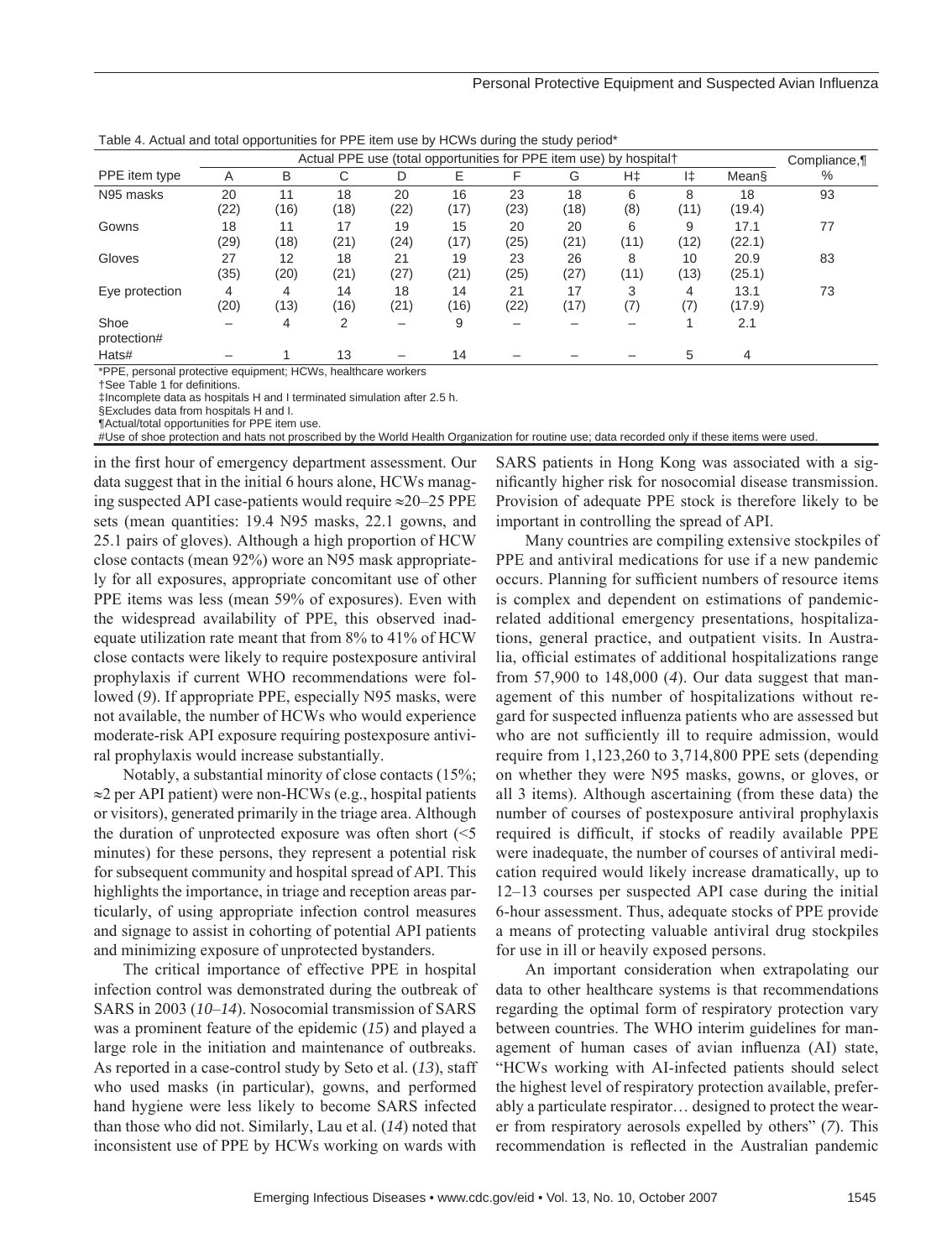## RESEARCH

influenza guidelines  $(3)$  and explains the high use of N95 masks in our study. However, pandemic influenza plans in the United Kingdom (*5*), United States (*6*), and Canada (*16*) currently recommend the use of surgical masks for close patient care, unless the HCW is engaged in procedures in which aerosolization occurs. Thus the proportion of N95 masks to surgical masks required will vary between countries with different guidelines, which affects assessment of stockpile adequacy. Our study did not assess the relative efficacy of N95 masks compared with surgical masks for protection against API transmission.

This study has several limitations. First, the duration of the study was short (6 hours), much shorter than the likely in-hospital stay of days for a patient with severe influenza. Thus, total PPE and antiviral agent usage per admission is likely to be substantially higher. Second, the study was conducted at a less busy time of day for emergency departments and therefore may not reflect the greater number of persons who would likely be exposed in the triage and emergency department areas during busier periods. Third, the patient was not clinically unwell or hypoxic; thus, relatively few HCWs were required to assess, manage, or review the API patient's condition. Fourth, we observed the management of the index API case-patient alone, although we acknowledge that actual patients are likely to come to the hospital with other household members (high-risk close contacts). However, extending observation to include management of asymptomatic but potentially infectious accompanying persons in a standardized manner would have substantially increased the complexity of the exercise. Our findings, therefore, likely underestimate the true resources required and contacts exposed for the management of a genuine API patient. Finally, the presence of observers and the preceding education sessions may have artificially increased compliance with PPE use, although in the event of a true pandemic one might assume that HCW compliance rates would be high as they aim to minimize their personal risk. Also, this study was designed to quantify the use of PPE in an environment with raised awareness of infection control practice, mimicking that which might occur during a pandemic, and thus provide relevant data for health resource planners.

This study suggests that managing a single API patient is resource intensive and exposes a high number of persons to a potentially severe infection. These data represent the likely minimum clinical resources required during an API patient's initial hospital assessment using current WHOderived infection control guidelines. Given our findings, if a global influenza pandemic occurs with attack rates even on the lower end of projected estimates, demand for PPE and antiviral medication in healthcare facilities will likely outstrip current supply in industrialized countries, let alone the supply in resource-poor settings. Further studies are

needed to assess resource usage in other healthcare settings such as intensive care units, fever clinics, general practice, and the community.

## **Acknowledgments**

We thank the Infection Control, Emergency, Pathology, and Radiology Departments, ward staff and "patient" volunteers of the following hospitals for their kind assistance in this study: Austin Health, Box Hill Hospital, Barwon Health, Monash Medical Centre, Royal Melbourne Hospital, St. Vincent's Hospital, Western Hospital, Royal Hobart Hospital, and Westmead Hospital.

The study was funded in part by a grant from the Department of Human Services, Victoria, Australia, which played no role in the data analysis of this study.

Dr Swaminathan is infectious diseases registrar at Austin Health, Melbourne, Australia. Among his main clinical interests are tropical infectious diseases and public health policy development.

#### **References**

- 1. Meltzer MI, Cox NJ, Fukuda K. The economic impact of pandemic influenza in the United States: priorities for intervention. Emerg Infect Dis. 1999;5:659–71.
- 2. World Health Organization Writing Group. Nonpharmaceutical interventions for pandemic influenza, national and community measures. Emerg Infect Dis. 2006;12:81–7.
- 3. National Influenza Pandemic Action Committee. Interim infection control guidelines for pandemic influenza in healthcare and community settings. Annex to Australian health management plan for pandemic influenza, June 2006. [cited 2006 Jul 2]. Available from http://www.health.gov.au/internet/wcms/publishing.nsf/content/ ohp-pandemic-infect-control-gl-toc.htm
- 4. Department of Health and Ageing. Australian health management plan for pandemic influenza, May 2006. [cited 2006 May 15]. Available from http://www.health.gov.au/internet/wcms/publishing.nsf/ content/ohp-pandemic-ahmppi.htm/\$fi le/ahmppi-print.pdf
- Health Protection Agency. Guidance for pandemic influenza: infection control in hospitals and primary care settings, October 2005. [cited 2006 Oct 1]. Available from http://www.dh.gov.uk/ assetroot/04/12/17/54/04121754.pdf
- 6. United States Department of Health and Human Services. HHS pandemic influenza plan supplement 4, infection control, November 2006. [cited 2006 November 20]. Available from http://www.hhs. gov/pandemicflu/plan/sup4.html
- 7. World Health Organization. Avian influenza, including influenza A (H5N1) in humans: WHO interim infection control guidelines for health care facilities, 2006. [cited 2006 May 15]. Available from www.who.int/csr/disease/avian\_influenza/guidelines/infection control1/en
- 8. Brown TL, Burrell LJ, Edmonds D, Martin R, O'Keeffe J, Johnson P, et al. Hand hygiene: a standardized tool for assessing compliance. Australian Infection Control. 2005;10:1–6.
- 9. World Health Organization. WHO rapid advice guidelines on pharmacological management of humans infected with avian influenza A (H5N1) virus, 2006. [cited 2006 Aug 20]. Available from http:// www.who.int/medicines/publications/who\_psm\_par\_2006.6.pdf
- 10. Peiris JS, Yuen KY, Osterhaus AD, Stöhr K. The severe acute respiratory syndrome. N Engl J Med. 2003;349:2431–41.
- 11. Chan-Yeung M. Severe acute respiratory syndrome (SARS) and healthcare workers. Int J Occup Environ Health. 2004;10:421-7.